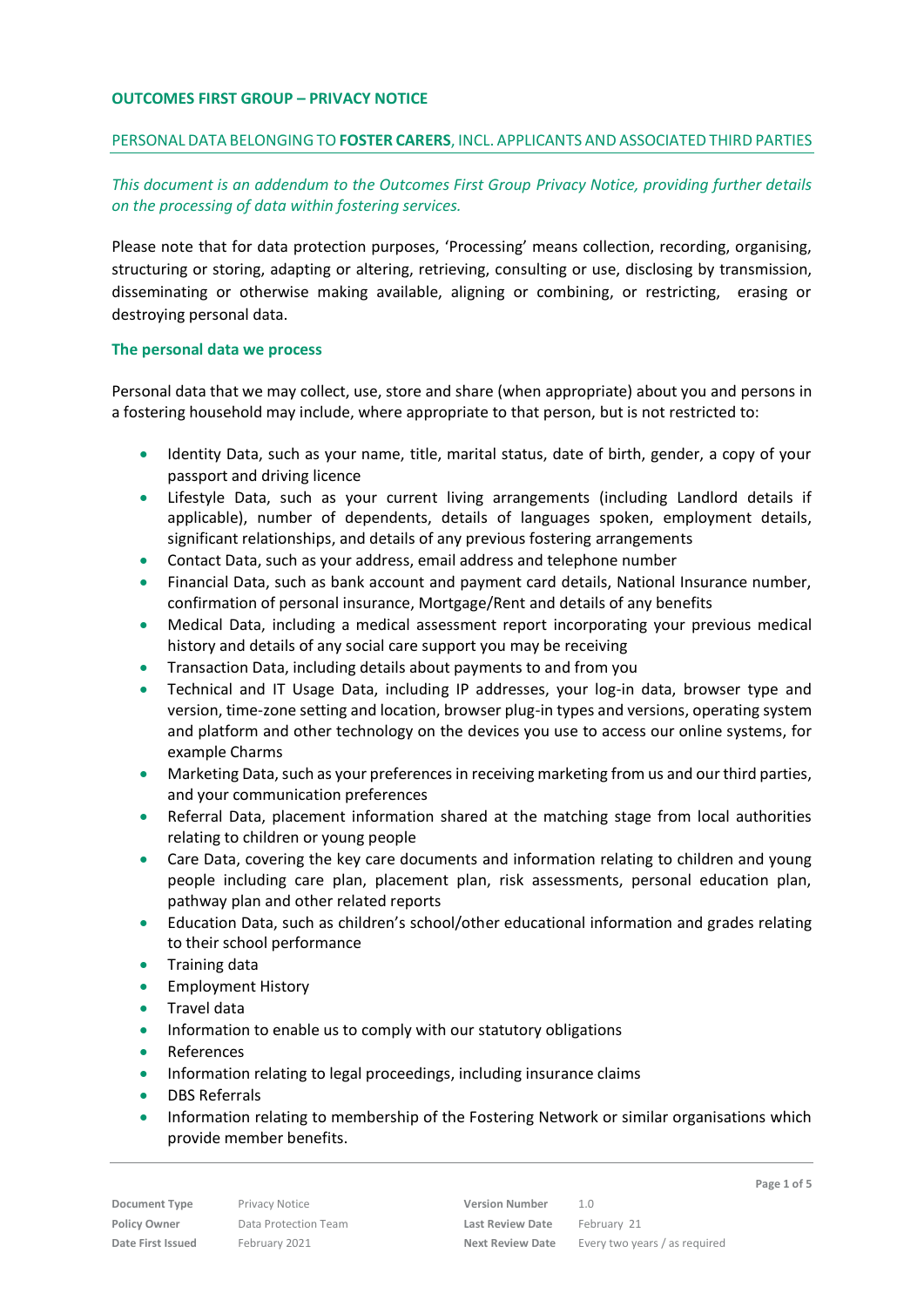We may also collect, store and use information about you that falls into 'special categories' of more sensitive personal data. This includes information about your race, ethnicity, sexual orientation, religious or philosophical beliefs, details about your health and information about criminal Record Data, including details of any spent convictions, cautions or warnings

## **Applicant Foster Carers**

We obtain and hold applicant data which we are required to obtain by law as part of the foster carer recruitment process and the provision of fostering services. Personal data belonging to unsuccessful applicants will be held in accordance with prevailing legal retention periods as set out in our document retention schedule.

## **Associated Individuals**

As required by Law, we will also gather and hold personal data of those connected with you, such as family members and anyone living with you, referees, ex-partners, employers and landlords. Their legal data protection rights are also covered under this Privacy Notice.

# **Why We Process This Data**

The purpose of processing personal data is to help us to operate our fostering services, which includes to:

- $\bullet$  Enable you to be paid
- Facilitate safe recruitment and assessment, as part of our safeguarding obligations towards the people we support
- Support effective performance management
- Inform our foster carer recruitment and retention policies
- Allow better financial modelling and planning
- Enable equalities monitoring
- **IMPROVE the management of carer data across the sector**
- Support the work of the regulatory bodies and professional associations.
- Safeguarding generally
- To manage our insurance claims
- To allow us to comply with the law by discharging our statutory obligations
- To support law enforcement when required to do so
- To conduct or defend legal proceedings
- To enable us or others to obtain legal advice

For certain roles, we have a legal requirement to undertake Disclosure and Barring Service checks (DBS, England and Wales) or a Disclosure Scotland check. Where we do so, we only do so in accordance with our legal requirements, as updated from time to time. We comply fully with the DBS Code of Practice regarding the correct handling, use, storage, retention and disposal of certificates and certificate information.

#### **Our lawful basis for processing this data**

We only collect and use personal information about you when the Law permits it.

#### Most commonly, we use it:

 To fulfil a contract we have entered into with you or to take steps at your request before entering into a contract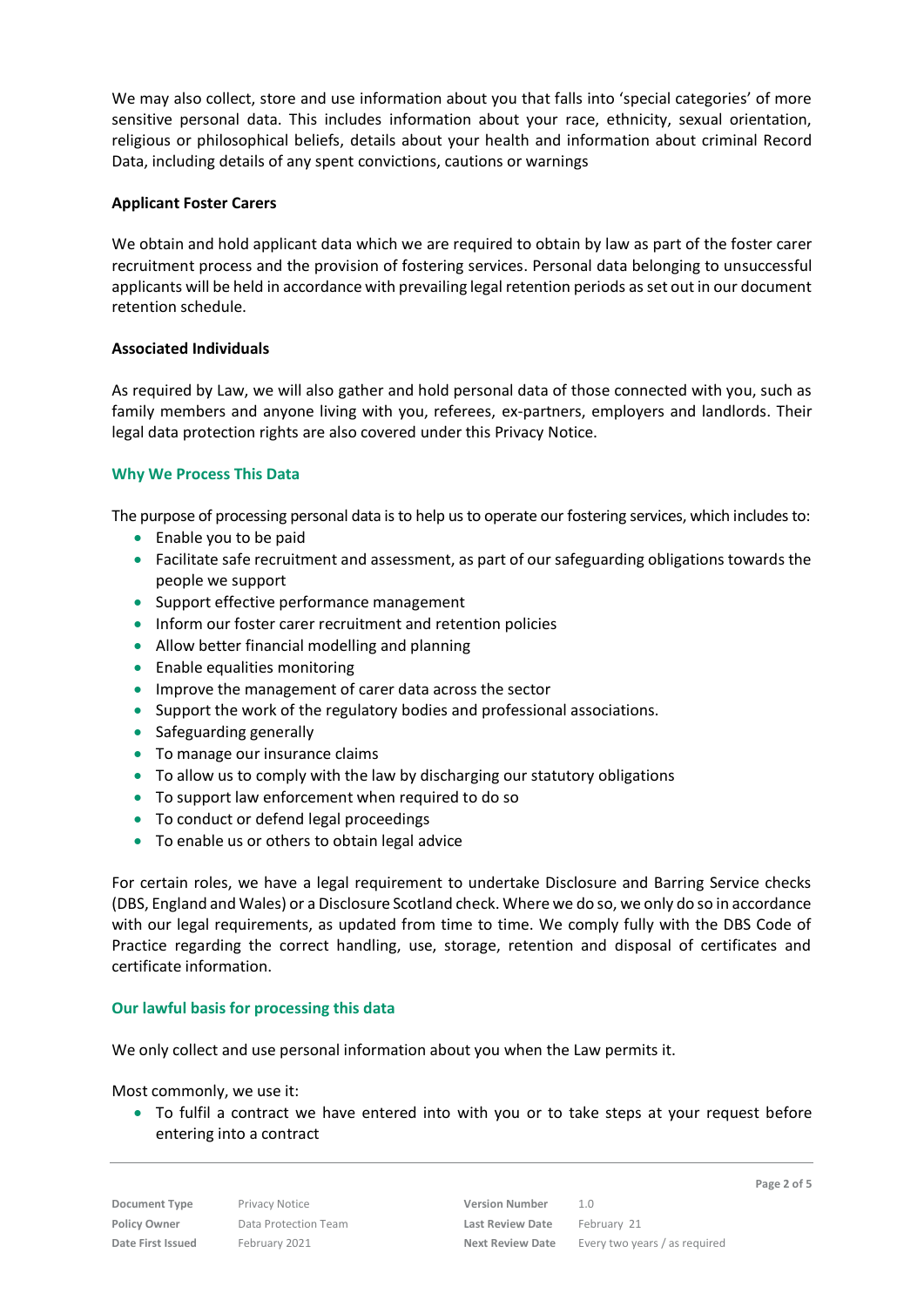- To comply with legal or regulatory obligations
- Where we, or a third party has a legitimate interest in processing your information
- To carry out a task in the public interest

A legitimate interest is when we have a business or commercial reason to use your information, so long as this is not overridden by your own rights and interests. We will carry out an assessment when relying on legitimate interests, to balance our interests against your own.

Less commonly, we may also use personal information about you where:

- You have given us consent to use it in a certain way
- We need to protect your vital interests (or someone else's interests)

Where you have provided us with consent to use your data, you may withdraw this consent at any time. We will make this clear when requesting your consent and we will explain how you can withdraw consent easily if you wish to do so.

Some of the reasons listed above for collecting and using personal information about you overlap and there may be several grounds that justify the company's use of your data.

# **Collecting This Information**

We may obtain personal information by directly interacting with you, such as when you:

- complete an application form to become a foster carer either in paper form or via our website,
- request further information about becoming a foster carer,
- attend one of our fostering information or training events,
- complete one of our feedback forms,
- **•** participate in our assessment process to become a foster carer;
- subscribe to our services or publications, or otherwise requesting marketing material to be sent to you, or
- correspond with us by phone, email, letters or otherwise.

We may obtain personal information via automated technology when you interact with our website by using cookies, server logs and other similar technologies.

We may also collect personal information about you from third parties or publicly available sources as part of the assessment process and on occasions during placement, such as:

- local authorities and other foster care agencies you have been connected with,
- Regulators including OFSTED regarding current or previous registrations as a foster carer or child minder
- Child (children's) health visitor, nursery, school, college as appropriate to age
- NSPCC
- CAFCASS (Children & Family Court Advisory Service)
- Financial/legal institutions in relation to CCJs, high court judgments, the Insolvency Register, court orders or fines
- **•** Form F assessors and panel members responsible for evaluating your application,
- GP or medical practice,
- Disclosure and Barring Service (DBS),
- your employer or other referees,
- Landlord / letting agent / housing association (where applicable) for the purpose of obtaining references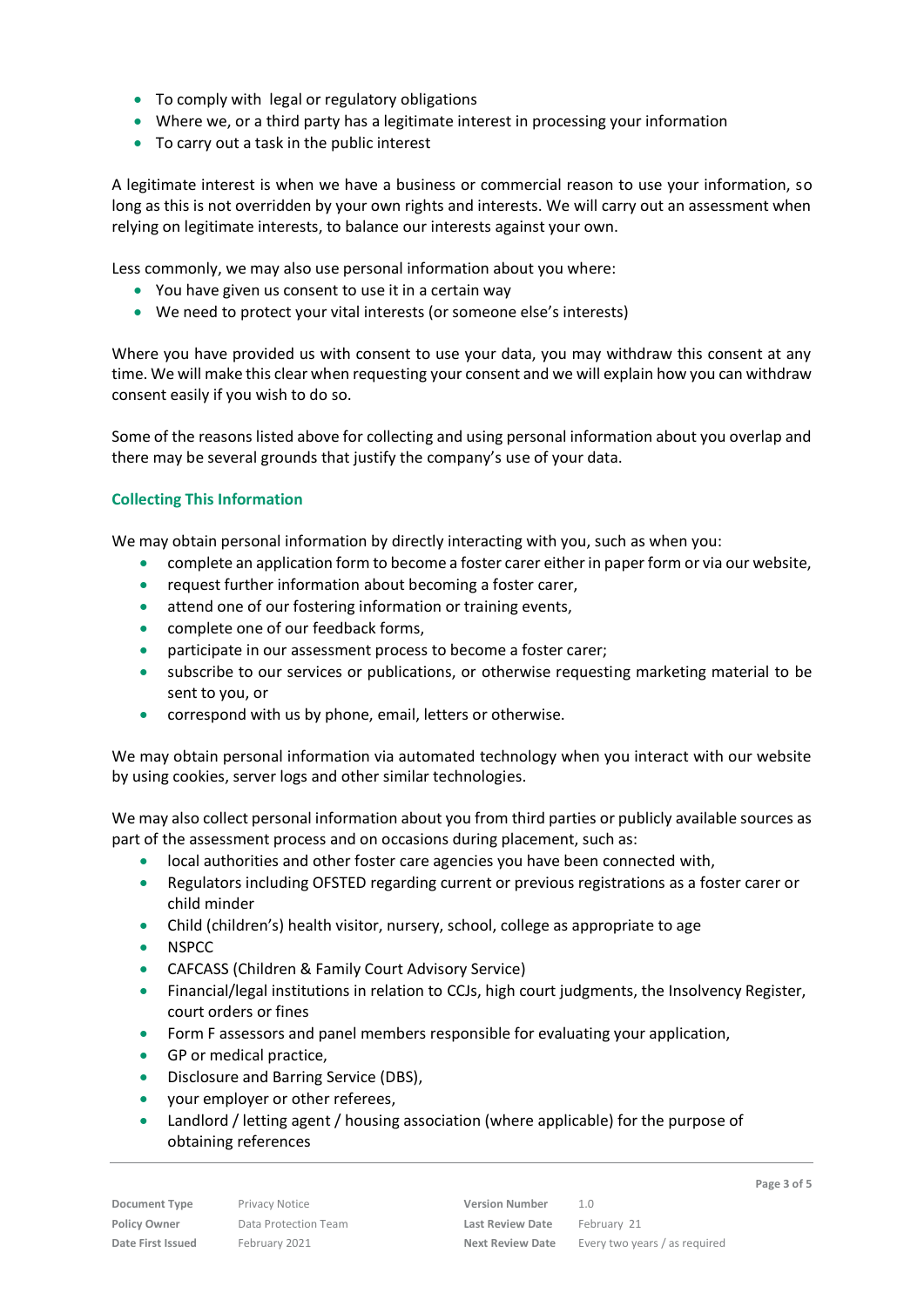- Ex-partners from previous significant relationships, although this will only be undertaken after discussion to explain the rationale
- analytics and search information providers (such as Google), social media platforms
- advertising networks,
- providers of technical, payment and delivery services,
- Companies House, LinkedIn and the electoral register.

While the majority of information we collect from you is mandatory, there is some information that you can choose whether or not to provide to us. Whenever we seek to collect information from you, we make it clear whether you must provide this information (and if so, what the possible consequences are of not complying), or whether you have a choice.

## **How We Store This Data**

Personal data is stored in line with our Data Retention & Disposal Policy and Schedule, which is available to all individuals connected with our services upon request.

We create and maintain a foster carer file on Charms (or similar if we decide to change), which is an online secured portal used by all fostering agencies in Outcomes First Group. Some working data may also be stored on company data servers. The information contained on these systems is secure and is only used for purposes directly relevant to the foster care placement and your role as a carer.

Once your foster carer arrangement with us has ended (or after being an unsuccessful applicant), we will retain these records or delete information in accordance with our Data Retention & Disposal Policy and Schedule, which set out how long we must keep information as a minimum and refers to the guidance outlined by the relevant regulatory bodies and professional associations*.*

# **Data Sharing**

We do not share information about you with any third party without your consent or liaison with your agency (if applicable), unless the Law otherwise permits or requires us to do so. Where it is legally required, or necessary and it complies with data protection law, we may share personal information about foster carers and associated persons with, but not limited to:

- *Local authorities – to meet our legal obligations to share certain information with it, such as safeguarding concerns*
- **•** Regulators
- *Form F assessors and Panel Members*
- *Assessors and Examining Bodies as part of training requirements*
- *Suppliers and service providers – to enable them to provide the service we have contracted them for, such as payment processors and online system providers*
- *Financial organisations*
- *Central and local government, including Disclosure & Barring Service (DBS)*
- *Our auditors*
- *Survey and research organisations*
- *Trade unions and associations*
- *Security organisations*
- *Health and social welfare organisations*
- *Professional advisors and consultants*
- *Our own and third party solicitors and legal advisors*

**Document Type** Privacy Notice **Version Number** 1.0 **Policy Owner** Data Protection Team **Last Review Date** February 21

**Date First Issued** February 2021 **Next Review Date** Every two years / as required

**Page 4 of 5**